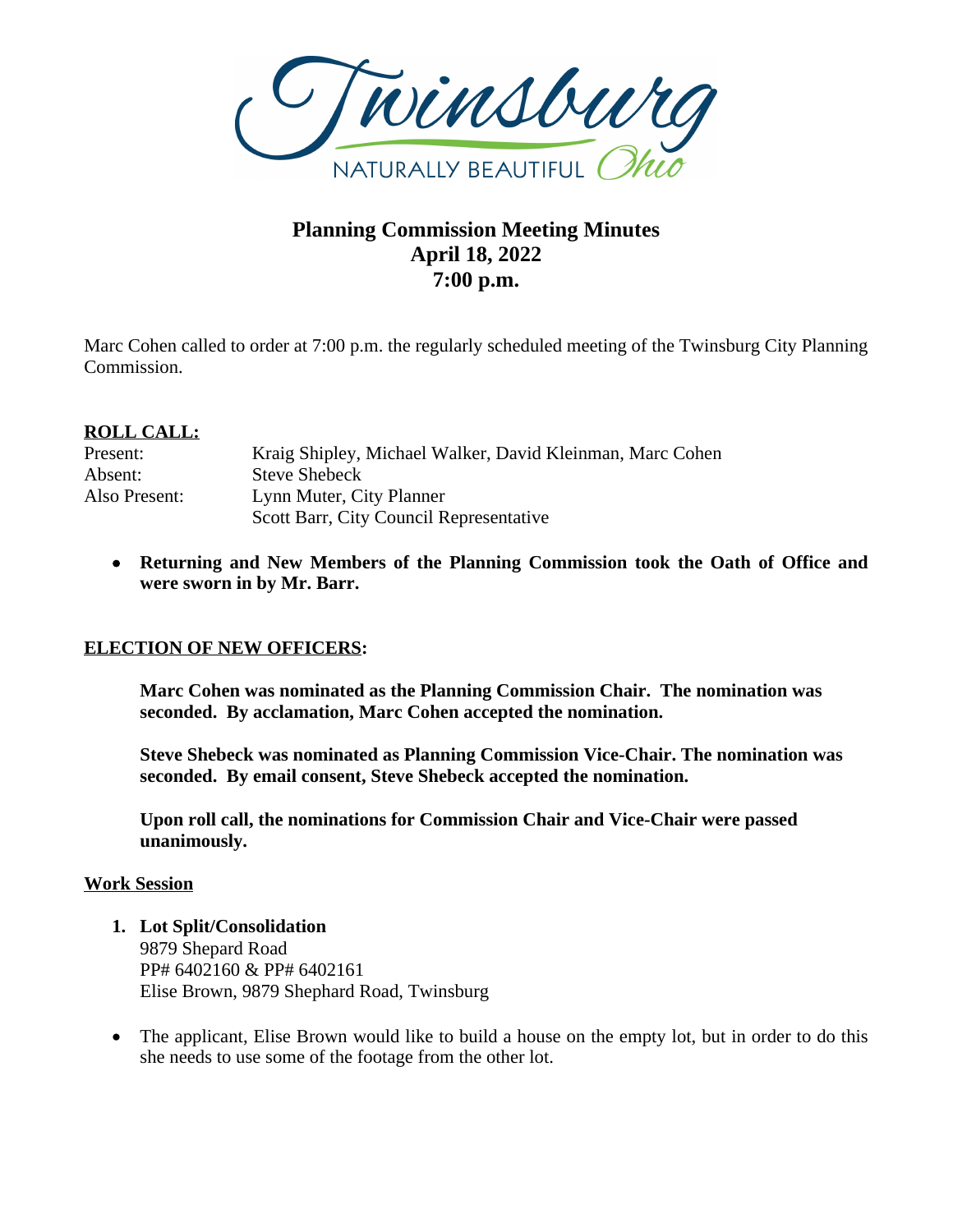- Commission members discussed variances, the needed review and approval from the BZA, the process for continuing forward that will include a survey of the property and the status of the existing gravel driveway.
- Ms. Muter stated that the process may continue through a work session through BZA and then the application would come back to the Planning Commission for a split/consolidation.

# **2. Revised Final Site Plan Review – Building Addition**

Mold Rite Building Addition 2222 Highland Road Emerson Marshall/Beacon Marshall for Weatherchem Corporation I-3 Heavy Industrial District

- Mr. Marshall stated that they are looking to add a connector between 2222 Highland and 2230 Highland.
- They would like to construct the fire access road around the rear of 2230 for the new addition at 2222.
- Plans include a 30x40 electrical room being added to the new addition.
- Mr. Cohen stated that there needs to be a lot consolidation so that there are no variances needed and so that the zoning regulations are met.
- The existing fire hydrant needs to be replaced per the Fire Department's request.
- The final approval of a SWP3 by Summit Soil and Water is pending.
- An exterior lighting plan has not been submitted yet. This will be reviewed by the City Planner.

# **3. Final Site Plan Review – Industrial Buildings**

2321 and 2327 Old Mill Road Scannell Properties 1-2 Limited Industrial District Matthew Weber/ Weber Engineering and Michael Conzemius/ Scannell Properties

- An overview of the project was presented by Mr. Weber. Two buildings, totaling 515,000 sq. ft. will be constructed at the development site.
- As indicated in previous meetings, it was stated that they have met all the zoning requirements for the site. There were a few recommendations made by the Planning Commission that they have addressed. This includes landscaping and lighting, sidewalks, turning lanes from Old Mill Road, and signalization at Darrow Road. Additionally, documentation from the Hydrologic Engineer was submitted.
- Ms. Muter stated that this site plan has been reviewed by City Engineers, Planning Staff and the Fire Department. The County has reviewed the traffic impact study. She stated there are no non-compliant items associated with the site plan.
- Mr. Kleinman discussed his continued apprehensions and concerns for this project.
- Discussion continued regarding water quality, site access, the traffic impact study findings and the possibility of additional landscaping on the development site. Mr. Cohen asked if landscaping could be added at the low side of the retaining wall. Mr. Weber affirmed that this could be done with materials sized for the available 10' width.
- Mr. Barr expressed the importance of both sides of this project working cooperatively.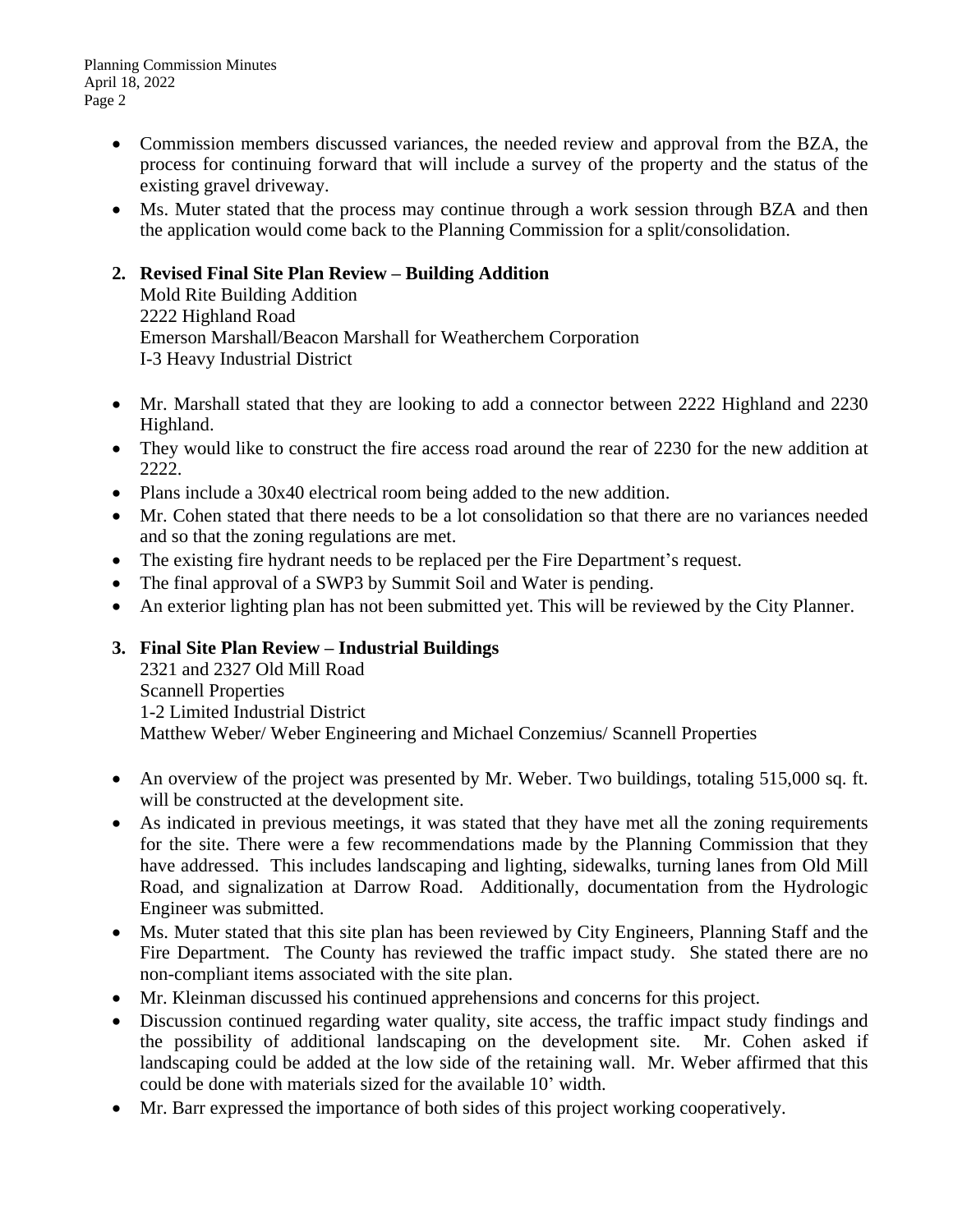#### **Regular Meeting: 7:50pm**

1. **Approval of Minutes of March 21, 2022 meeting: No comments or corrections presented, Minutes approved as submitted.**

#### 2. **Public Participation**:

- Lynn Clark, 2485 Old Mill Road, restated his experience as a professional engineer. He stated his concerns regarding compliance with The City's Ordinances and Charter. He reiterated concerns regarding the ground and surface water quantity and quality and pedestrian safety concerns. He emphasized the importance of providing data.
- Mark Sutkowski, 2445 Old Mill Road, Hudson stated that he is concerned about the water quality and how this will affect surrounding vegetation. He also voiced concerns with lighting and noise resulting from the development.
- Matthew Epple, 2668 Old Mill Road, discussed the history of this property. He restated his concerns regarding water quality and with noise issues.
- Jamie Defabio, 7937 Megan Meadow, discussed potential impacts to property values.
- Steve Hummel, 2500 Old Mill Road, discussed plans and ordinances, water quantity and quality potential issues and environmental concerns. He is specifically concerned about the storm basin design proposed for the Project Gumbo site, as well as, impacts to adjacent properties resulting from changes to storm water flow and volume.
- Chuck Bonacci, 11327 Heritage Drive, a member of Twinsburg City's Environmental Commission discussed the environmental concerns associated with this project that were brought before the Environmental Commission.
- William Peterson, 2386 Old Mill Road, discussed concerns about traffic issues, widening of Old Mill Road, noise issues and air quality concerns from truck exhaust.
- Sandra Banes, 2809 Hunters Ridge, discussed "environmental grief", sustainable practices and community design and promoting habitat preservation.
- Elsa DeCardenas, 2485 Old Mill Road, stated that she does not see how this is beneficial to anyone. She is concerned about the investment made they have made in their home.
- Dawn Sutkowski, 2445 Old Mill Road, Hudson discussed the minutes from Planning Commission from 1992 and encouraged Commission members to review them.
- Michael Turle, 9930 Forest Lake Drive, discussed zoning changes and how a different plan could help to resolve this project's issues.
- Brad Geller, 2258 Old Mill Road, discussed his history of living on Old Mill Road and his concerns for safety problems that could arise.
- Tom Rummel, 2278 Old Mill Road, stated his concerns about hours of operation of the future businesses on the site and traffic issues.
- Titus Patsolic, 2646 Old Mill Road, discussed concerns with his home value possibly being effected.

Matt Weber, with Weber Engineering responded to questions brought forward by residents of Old Mill Road and additional questions asked by the Planning Commissioners. Mr. Weber reiterated that all zoning standards associated with the project had been met with the site plan submittal. In response to resident comments he provided the following comments regarding: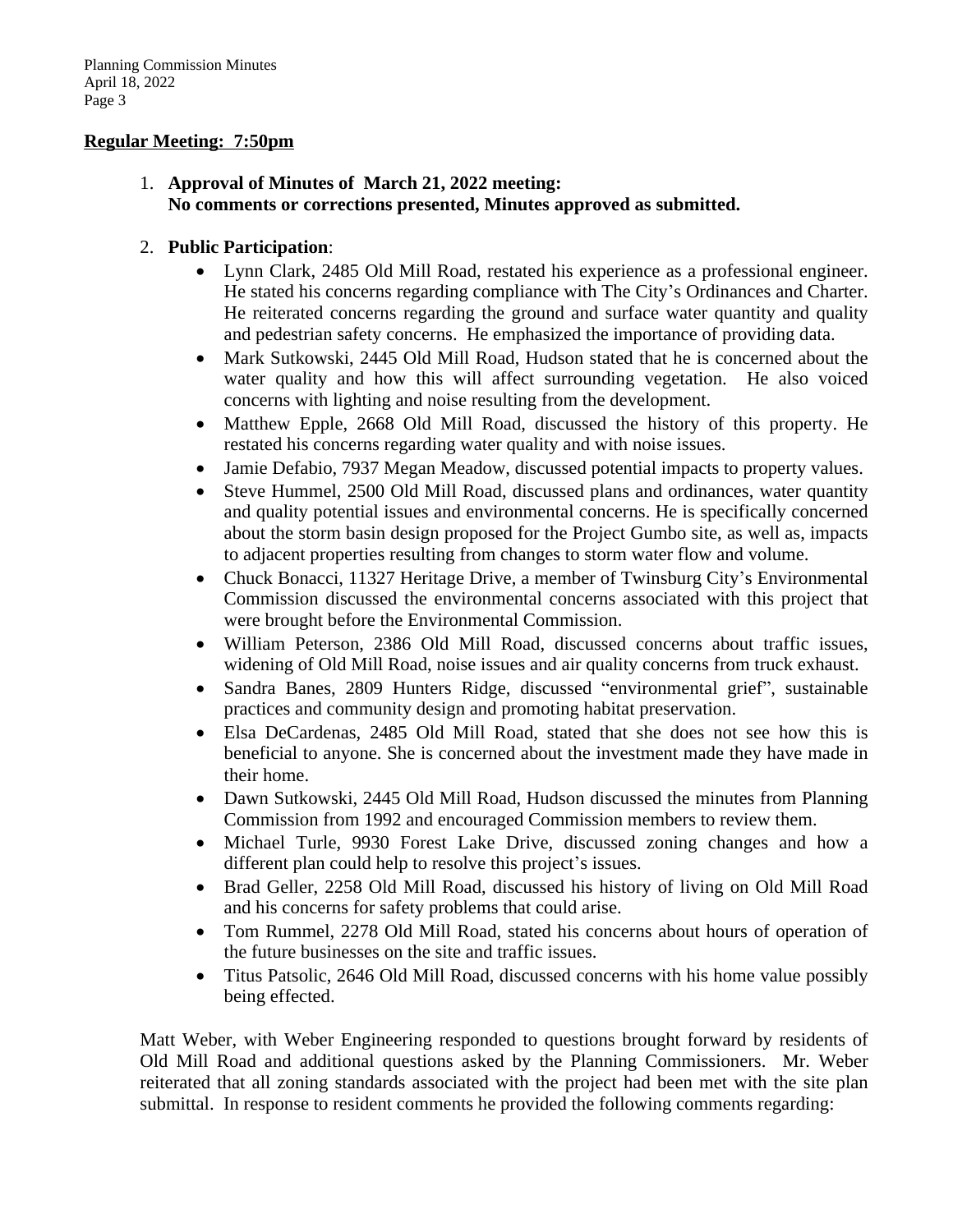- Soil borings Mr. Weber indicated that for the current analysis, the three to four year old borings are sufficient. Additional borings will be taken at a later date.
- Environmental Impact Assessment submission this was one of the first documents provided to the City. This is part of the project record.
- $\bullet$  Site Fill approximately 20' of fill will be required at some parts of the site; but this amount will vary at different areas. There will be fill brought onto the site.
- Filling of wetlands Permits from the ACOE and other reviewing agencies have been issued. Additional ACOE permits will be pursued. Upon City approval of the site plan, an approved, limited grading plan can be executed.
- Location of existing residential wells this information has been provided by the Ohio EPA.
- 24/7 operations tenants haven't been identified, so this information is not known.
- Water to support existing trees/vegetation stormwater management is required and falling rain should continue to support vegetation.
- Noise generated on site the truck court/loading dock area is located internal to the site, between the two buildings. Mounding on neighboring properties across the street from the truck access could be considered if this was desired by residents.
- Public Sewer this project will be served by a private force main because there is no opportunity to extend sewer down Old Mill Road unless someone would want to put in a public pump station to service the area.
- Storm basin design it works because it has been designed in accordance with the Code. Anti-seep collars can be made a bit larger if necessary.
- Maintaining surface water flow there is not a way to keep the current site plan design and to keep the current water flow. With enough time and money anything can be designed. Keeping in mind that the stream is being diverted only on the site, it is still going to the same destination.

### 3. **Revised Final Site Plan Review – Building Addition**

Mold Rite Building Addition 2222 Highland Road Charles Marshall/Beacon Marshall for Weatherchem Corporation I-3 Heavy Industrial District

**MOTION: Upon reliance upon representations made by the applicant and their representatives along with the submitted Site Plans for the Mold Rite Plastics building addition, 2222 Highland Road, PP#64-09689 and #64-09690, Date stamped received March 29, 2022, Marc Cohen moved for the Final Site Plan approval with the following conditions:**

**1) Consolidation of the two parcels into one.**

- **2) Replacement of the existing fire hydrant as noted in the Planner's report.**
- **3) Approval of the SWP3 by Summit Soil and Water.**
- **4) Approval of new lighting by the City Engineer.**